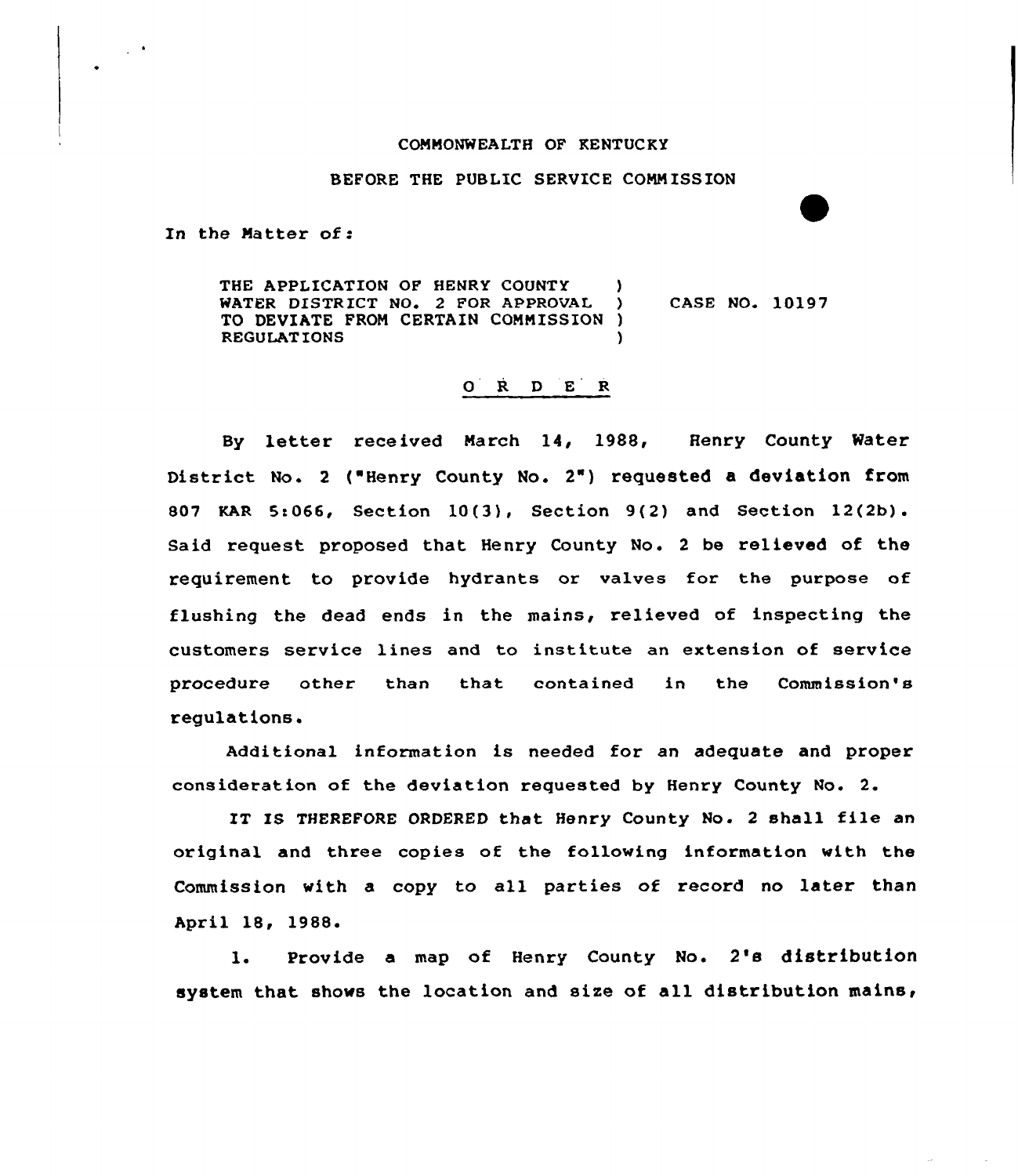storage tanks, pumping stations and any other significant features of the system. One inch on this map should not represent more than one mile on the ground.

2. Describe the number, length and size of the dead end pipelines in Henry County No. 2's system.

3. Describe the procedure used in flushing the dead include information about the time schedule and the method of operation of the flushing.

4. Describe Henry County No. 2's treatment plant for each source of vater supply including pumping capacity and pressure .

5. Describe the procedure used by Henry County No. <sup>2</sup> in the inspection of new or repaired service lines.

6. Describe the procedure used by Henry County No. <sup>2</sup> in the extension of service line to customers in excess of 50 feet.

7. Considering Henry County No. 2's procedure in extending the main line, provide the folloving information.

a. Number of customers who paid <sup>50</sup> percent of the cost on extending the main line.

> $b$ . The amount paid for extending the main line.

main line.  $C$ . The length and the cost of the extension of the

d. The number of customers vho vere serviced at no cost after installing the extension of the main line.

If the above listed items of information cannot be provided by April 18, 1988, Henry County No. <sup>2</sup> should submit a motion for an extension of time stating the reason a delay is necessary and include <sup>a</sup> date by which it will be furnished. Such motion vill be

 $-2-$